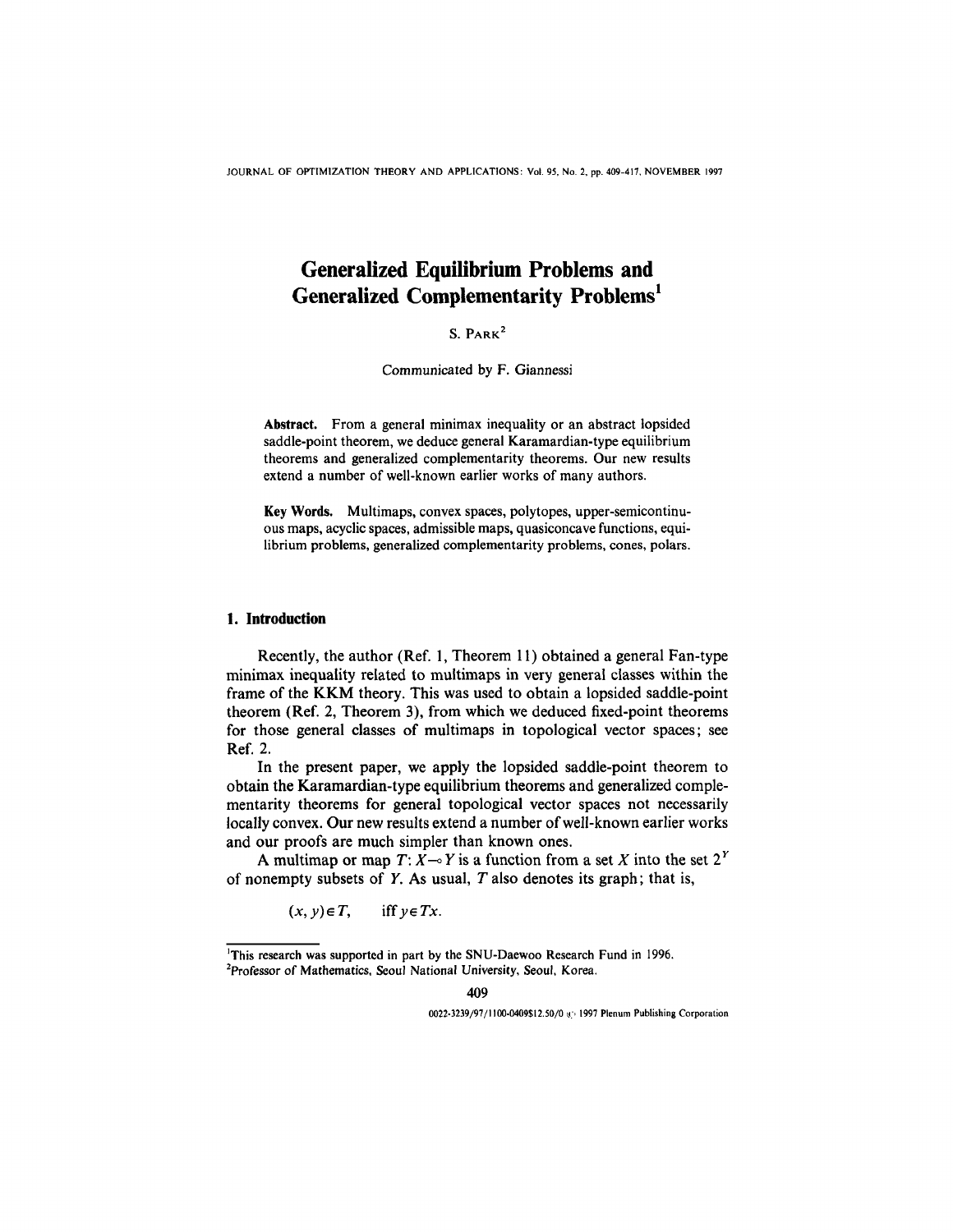Given two maps  $T: X \rightarrow Y$  and  $S: Y \rightarrow Z$ , the composition  $S \circ T: X \rightarrow Z$  is defined by

$$
(S \circ T)(x) = S(T(x)), \qquad x \in X.
$$

A convex space is a nonempty convex set (in a vector space) equipped with any topology that induces the Euclidean topology on the convex hulls of its finite subsets. Such convex hulls will be called polytopes; see Ref. 3.

For topological spaces X and Y, a map  $T: X \rightarrow Y$  is upper semicontinuous (u.s.c.) iff, for each closed set  $B \subset Y$ ,

$$
T^{-}(B) := \{x \in X : T(x) \cap B \neq \emptyset\}
$$

is closed in *X.* We recall that a nonempty topological space is acyclic iff all of its reduced Cech homology groups over rationals vanish.

Given a class  $X$  of maps,  $X(X, Y)$  denotes the set of maps  $T: X \rightarrow Y$ belonging to  $X$ , and  $X_c$  denotes the set of finite compositions of maps in X.

A class  $\mathfrak A$  of maps is one satisfying the following properties:

- (i)  $\mathfrak A$  contains the class  $\mathbb C$  of (single-valued) continuous functions;
- (ii) each  $T \in \mathfrak{A}_c$  is u.s.c. and compact-valued;
- (iii) for any polytope P, each  $T \in \mathfrak{A}_c(P, P)$  has a fixed point, where the intermediate spaces are suitably chosen.

Examples of  $\mathfrak A$  are  $\mathbb C$ , the Kakutani maps  $\mathbb K$  (with convex values), the Aronszajn maps M (with  $R_\delta$  values), the acyclic maps V (with acyclic values), the Powers maps  $\mathbb{V}_c$ , the O'Neill maps  $\mathbb{N}$  (continuous with values consisting of one or *m* acyclic components, where *m* is fixed), the approachable maps  $A$  in a topological vector space (in short, t.v.s.), and others; for the literature, see Refs. 1, *2,* 4, 5. We define

 $T \in \mathfrak{A}_{c}^{K}(X, Y) \Leftrightarrow$  for any compact subset K of X, there is a  $\Gamma \in \mathfrak{A}_{c}(K, Y)$ such that  $\Gamma(x) \subset T(x)$  for each  $x \in K$ .

Note that  $\mathfrak{A} \subset \mathfrak{A}_{c} \subset \mathfrak{A}_{c}^{k}$ . Any class  $\mathfrak{A}_{c}^{k}$  will be called admissible; for details and examples, see Refs. *1,2, 5.* Approximable maps recently due to Ben-El-Mechaiekh and Idzik (Ref. 6) belong to  $\mathfrak{A}_{c}^{k}$ . A compact u.s.c. map defined on a closed subset of a locally convex Hausdorff t.v.s. with closed values'is approximable whenever its values are all convex, contractible, decomposable, or  $\infty$ -proximally connected; see Ref. 6.

Recall that a real-valued function  $f: X \to \mathbb{R}$  defined on a convex space *X* is said to be quasiconcave [resp., quasiconvex] whenever  $\{x \in X : f(x) > r\}$ [resp.  $\{x \in X : f(x) \le r\}$ ] is convex for each  $r \in \mathbb{R}$ .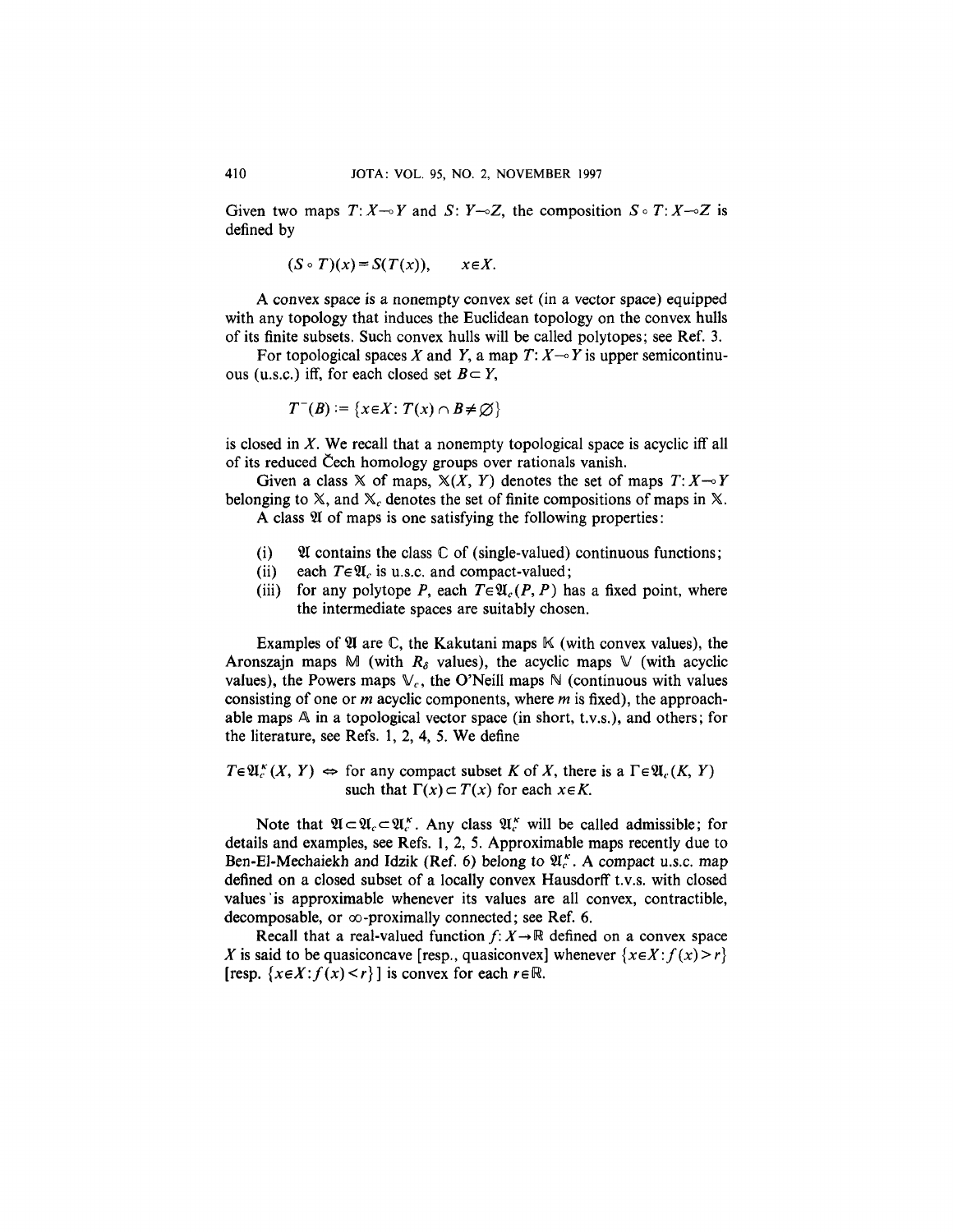#### **2. Generalized Equilibrium Problems**

We begin with the following lopsided saddle-point theorem; see Ref. 2, Theorem 3.

**Theorem 2.1.** Let X be a compact convex space, *Y* a Hausdorff space, and  $T \in \mathfrak{A}_{c}^{k}(X, Y)$ . Let  $\alpha: X \times Y \rightarrow \mathbb{R}$  be a continuous real function such that, for each  $y \in Y$ ,  $x \mapsto a(x, y)$  is quasiconvex on X. Then, there exists an  $(x_0, y_0) \in T$  such that

$$
\alpha(x_0, y_0) \leq \alpha(x, y_0), \qquad \forall x \in X.
$$

Note that Theorem 2.1 was applied to obtain numerous results on best approximations and fixed points; for the literature, see Ref. 2. Note also that, if  $T$  is single-valued, the Hausdorff assumption on  $Y$  is not necessary; see Ref. 1.

From Theorem 2.1, we deduce the following generalized equilibrium theorem.

**Theorem** 2.2. Let *X* be a Hausdorff compact convex space, *Z* a Hausdorff space, and  $T \in \mathfrak{A}_{c}^{k}(X, Z)$ . Let  $\phi: X \times X \times Z \rightarrow \mathbb{R}$  be a continuous function such that, for each  $(y, z) \in X \times Z$ ,  $x \mapsto \phi(x, y, z)$  is quasiconvex on X. Then, there exist an  $x_0 \in X$  and a  $z_0 \in T(x_0)$  such that

> $\phi(x_0, x_0, z_0) \leq \phi(x, x_0, z_0)$ ,  $\forall x \in X$ .

**Proof.** Put  $Y = X \times Z$  and define  $T' : X \rightarrow Y$  by

 $T'(x) = \{x\} \times T(x),$  $\forall x \in X$ .

Then,  $T' \in \mathfrak{A}_{\epsilon}^{\kappa}(X, Y)$ . Now, we use Theorem 2.1 with  $T'$  replacing T and

$$
\phi(x, y, z) = a(x, (y, z)), \quad x \in X, \quad (y, z) \in Y = X \times Z.
$$

Then, there exist an  $x_0 \in X$  and a  $(y_0, z_0) \in T'(x_0)$  satisfying

$$
\phi(x_0, y_0, z_0) \leq \phi(x, y_0, z_0), \qquad \forall x \in X.
$$

However,

$$
(y_0, z_0) \in T'(x_0) = \{x_0\} \times T(x_0)
$$
 implies  $x_0 = y_0$  and  $z_0 \in T(x_0)$ .

This completes our proof.  $\Box$ 

**Example 2.1.** See Saigal (Ref. 7, Lemma 4.1). Here, *X* is a subset of  $\mathbb{R}^n = \mathbb{Z}$ ,  $T \in \mathbb{V}(\mathbb{X}, \mathbb{R}^n)$  with contractible values, and  $\phi(x, y, z) = \langle x - y, z \rangle$ .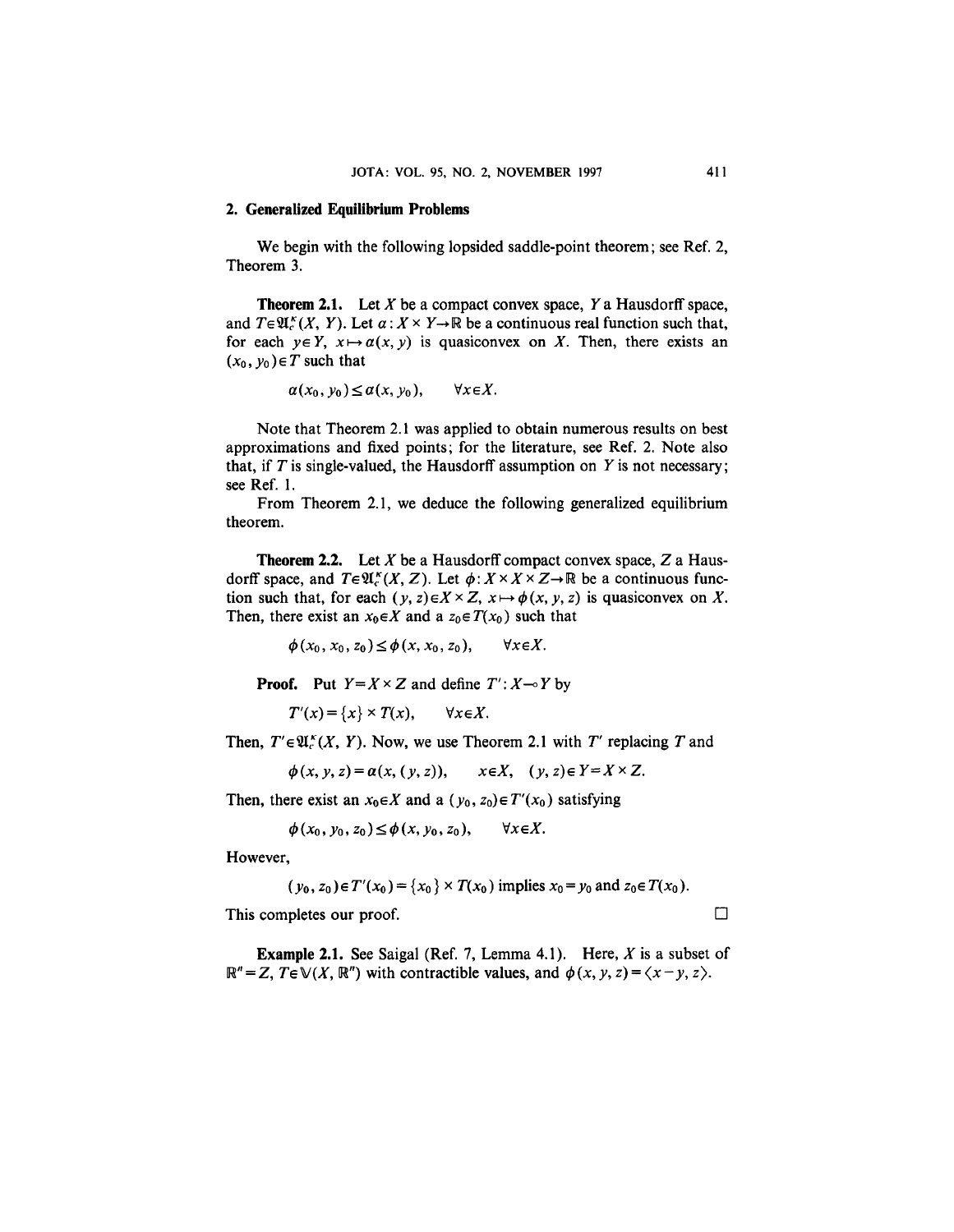**Example 2.2.** See Parida and Sen (Ref. 8, Theorem 1). Here, X is a subset of  $\mathbb{R}^n$ , Z a closed convex set in  $\mathbb{R}^p$ , and  $T \in \mathbb{K}(X, Z)$ .

From Theorem 2.1, we obtain the following Karamardian-type equilibrium theorem.

**Theorem** 2.3. Let *X* be a compact convex space, let Z be any set, and let  $\psi: X \times Z \rightarrow \mathbb{R}$  and  $f: X \rightarrow Z$  be functions such that

- (i)  $\forall z \in \mathbb{Z}, \psi(\cdot, z)$  is quasiconvex on X;
- (ii)  $(x, y) \mapsto \psi(x, f(y))$  is continuous on  $X \times X$ .

Then, there exists an  $\hat{x} \in X$  such that

$$
\psi(\hat{x}, f(\hat{x})) \le \psi(x, f(\hat{x})), \qquad \forall x \in X.
$$

**Proof.** Let  $X = Y$  and  $T = 1_X$ , the identity map on X, in Theorem 2.1. Let  $\alpha: X \times X \rightarrow \mathbb{R}$  be defined by

$$
\alpha(x, y) = \psi(x, f(y)).
$$

Then,  $\forall y \in X$ ,  $\alpha(\cdot, y) = \psi(\cdot, f(y))$  is quasiconvex on X by (i); and  $(x, y) \mapsto a(x, y)$  is continuous on  $X \times X$  by (ii). Therefore, by Theorem 2.1, there exists an  $(x_0, y_0) \in T$  with  $x_0 = y_0 \in X$  such that

$$
\alpha(x_0, x_0) \leq \alpha(x, x_0), \qquad \forall x \in X.
$$

This completes our proof.  $\Box$ 

**Example 2.3.** See Hartman and Stampacchia (Ref. 9, Lemma 1). Here,  $X \subset \mathbb{R}^n = Z, f: X \to \mathbb{R}^n$  is continuous, and  $\psi(x, f(y)) = \langle f(y), x - y \rangle$ .

**Example 2.4.** See Browder (Ref. 10, Theorem 3 and Ref. 11, Theorem 2). Here, X is a subset of a t.v.s.  $E, Z = E^*, f: X \rightarrow E^*$  is continuous, and  $\psi(x, f(y)) = \langle f(y), x-y \rangle$ .

**Example** 2.5. See Lions and Stampacchia (Ref. 12), Stampacchia (Ref. 13), and Mosco (Ref. 14). Here,  $X$  is a subset of an inner product space *V, a:*  $V \times V \rightarrow \mathbb{R}$  is a continuous bilinear form on *V,*  $Z = V^*$ ,  $f: X \rightarrow V^*$  is a constant map with the value  $p \in V^*$ , and

$$
\psi(x, f(y)) = \langle p, x-y \rangle - a(x, x-y).
$$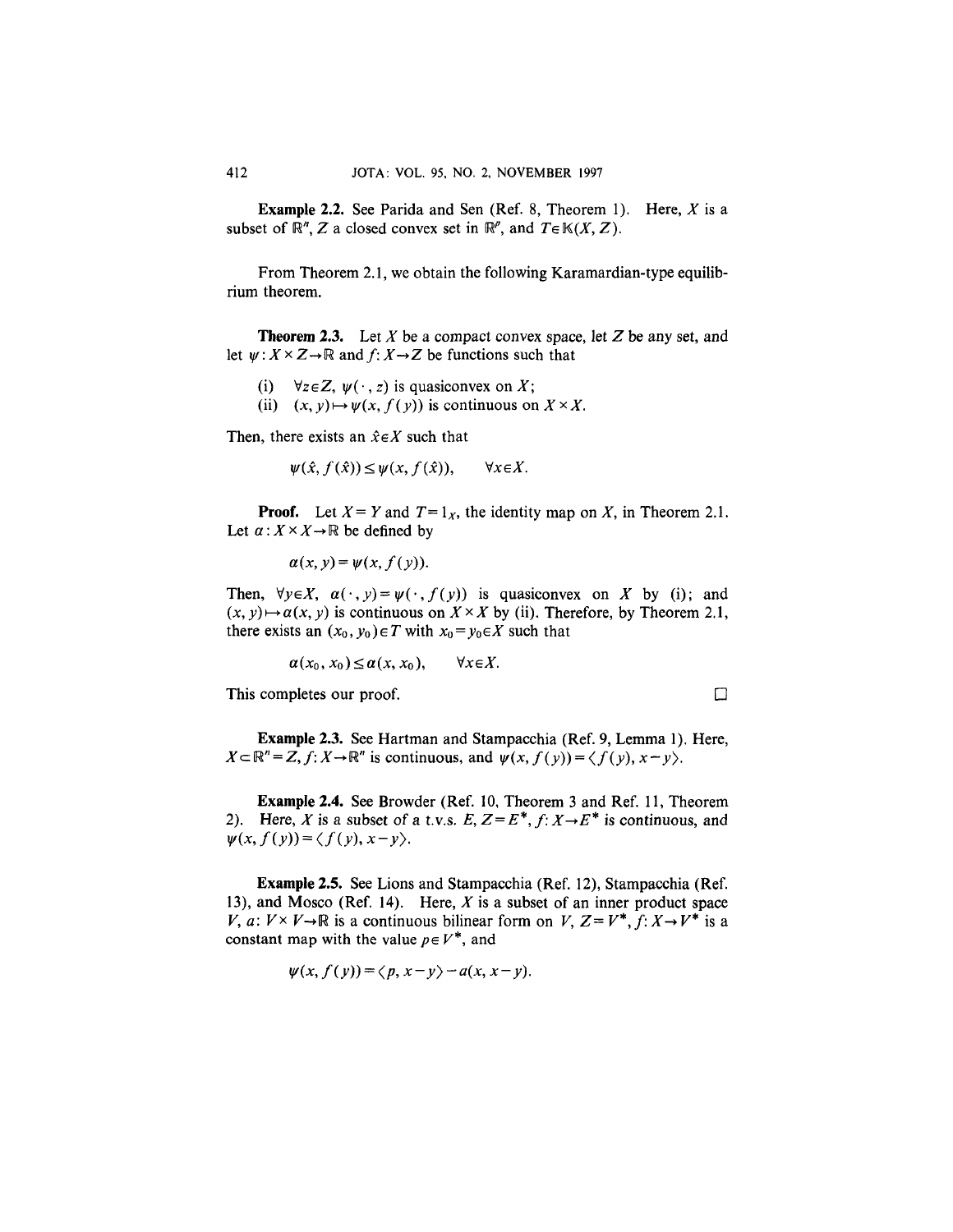**Example 2.6.** See Fan (Ref. 15, Theorem 2). Here, *X* is a subset of a normed vector space E,  $Z = E$ ,  $f: X \rightarrow E$  is a continuous map, and  $\psi(x, f(y)) = \|x - f(y)\|.$ 

**Example** 2.7. See Karamardian (Ref. 17, Lemma 3.2). Here, *X* is a subset of a locally convex t.v.s. and  $Z$  is a vector space.

**Example 2.8.** See Juberg and Karamardian (Ref. 16, Lemma). Here, X is a subset of a locally convex t.v.s. E, Z a t.v.s., and  $\psi(x, f(y)) =$  $\langle x-y, f(y) \rangle$ , where  $\langle , \rangle$  is a real bilinear functional on  $E \times Z$ .

**Example 2.9.** See Yao (Ref. 18, Lemma 3.1). Here, *X* is a subset of  $\mathbb{R}^n$ ,  $f: \mathbb{R}^n \to \mathbb{R}^n$  is continuous,  $g: \mathbb{R}^n \to \mathbb{R}^n$  is linear, and  $\psi(x, f(y)) =$  $\langle g(x)-g(y),f(y)\rangle$ .

**Example 2.10.** See Parida, Sahoo, and Kumar (Ref. 19, Theorem 3.1), Behera and Panda (Ref. 20, Theorem 2.2), Siddiqi, Khaliq, and Ansari (Ref. 21, Theorem 3.2). Here, X is a subset of a t.v.s.  $E, Z = E^*, f: X \rightarrow E^*$  and  $\eta: X \times X \rightarrow E$  are continuous maps such that  $\eta(\cdot, y)$  is linear for  $y \in X$ , and  $\psi(x, f(y)) = \langle f(y), \eta(x, y) \rangle$ , where  $\langle , \rangle$  is the pairing on  $E^* \times E$ .

The following is the noncompact version of Theorem 2.3:

**Theorem 2.4.** Let *X* be a convex space, *K* a nonempty compact subset of X, Z a set, let  $\psi$ :  $X \times Z \rightarrow \mathbb{R}$  and  $f: X \rightarrow Z$  be functions. Suppose that:

- (i)  $\forall z \in \mathbb{Z}, \psi(\cdot, z)$  is quasiconvex on X;
- (ii)  $(x, y) \mapsto \psi(x, f(y))$  is continuous on  $X \times X$ ;
- (iii) for each nonempty finite subset *N* of X, there exists a compact convex subset  $L_N$  of X containing N such that, for each  $x \in L_N \setminus K$ ,

 $\exists u \in L_N$ ,  $\psi(x, f(x)) > \psi(u, f(x))$ .

Then, there exists an  $\hat{x} \in K$  such that

 $\psi(\hat{x}, f(\hat{x})) \leq \psi(x, f(\hat{x})),$  $\forall x \in X.$ 

Moreover, the set of solutions  $\hat{x}$  is a compact subset of K.

**Proof.** For every *ueX,* let

 $K_u = \{x \in K : \psi(x, f(x)) \leq \psi(u, f(x))\},\$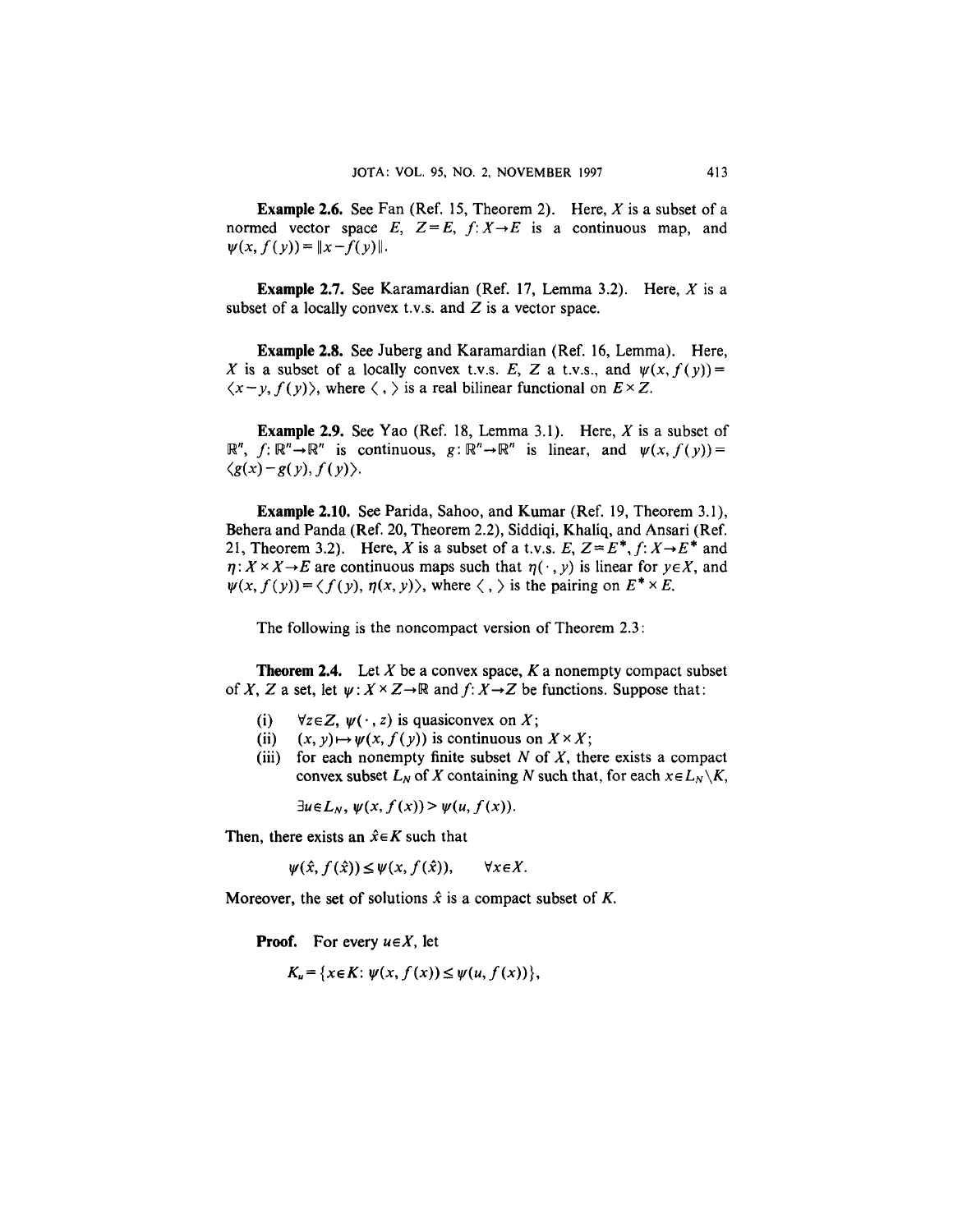which is a closed subset of *K* by (ii). We claim that

$$
\bigcap_{u\in N}K_u\neq\varnothing,
$$

for each nonempty finite subset *N* of *X.* By (iii), there exists a compact convex subset  $L_N$  of X containing N. Then by Theorem 2.3, there exists an  $\hat{x} \in L_N$  such that

$$
\psi(\hat{x}, f(\hat{x})) \leq \psi(u, f(\hat{x})), \qquad \forall u \in L_N
$$

Since  $N\subset L_N$ , this inequality holds for all  $u\in N$ . Note that  $\hat{x}\in K$  by (iii), and hence,

$$
\hat{x} \in \bigcap_{u \in N} K_u.
$$

Since *K* is compact, we have

$$
\bigcap_{u\in X}K_u\neq\varnothing.
$$

Note that the set of the required solutions  $\hat{x}$  is the intersection of closed subsets in the compact set  $K$ . This completes our proof.  $\Box$ 

**Example 2.11.** See Karamardian (Ref. 17, Theorem 3.1), Juberg and Karamardian (Ref. 16, Theorem). Here, *X* is a subset of a locally convex t.v.s. E, Z is a t.v.s., and  $\psi(x, f(y)) = \langle x, f(y) \rangle$ , where  $\langle , \rangle$  is a real bilinear functional on  $E \times Z$ , under the restriction that:

(iii)' there exists a nonempty compact convex subset  $L$  in  $X$  with the property that, for each  $x \in X \setminus L$ , there exists a  $u \in L$  such that  $\langle x-u,f(x)\rangle>0,$ 

instead of the existence of the compact set  $K$  satisfying (iii).

Note that (iii)'  $\Rightarrow$  (iii), and not conversely.

**Example 2.12.** See Siddiqi, Khaliq, and Ansari (Ref. 21, Theorem 3.3). Here, X is a closed convex subset of a t.v.s.  $E$ ,  $Z = E^*$ ,  $f: X \rightarrow E^*$  and  $\eta: X \times X \to E$  are continuous maps such that  $\eta(\cdot, y)$  is linear for  $y \in X$ , and  $\psi(x, f(y)) = \langle f(y), \eta(x, y) \rangle$ , where  $\langle , \rangle$  is the pairing of  $E^* \times E$ , under the restriction corresponding to (iii)'.

**Remark 2.1.** The result of Karamardian and Juberg in Example 2.11 was extended by the author (Ref. 22, Theorem 1) in another direction, which was applied to obtain many theorems, including that of Brouwer; see Ref. 22.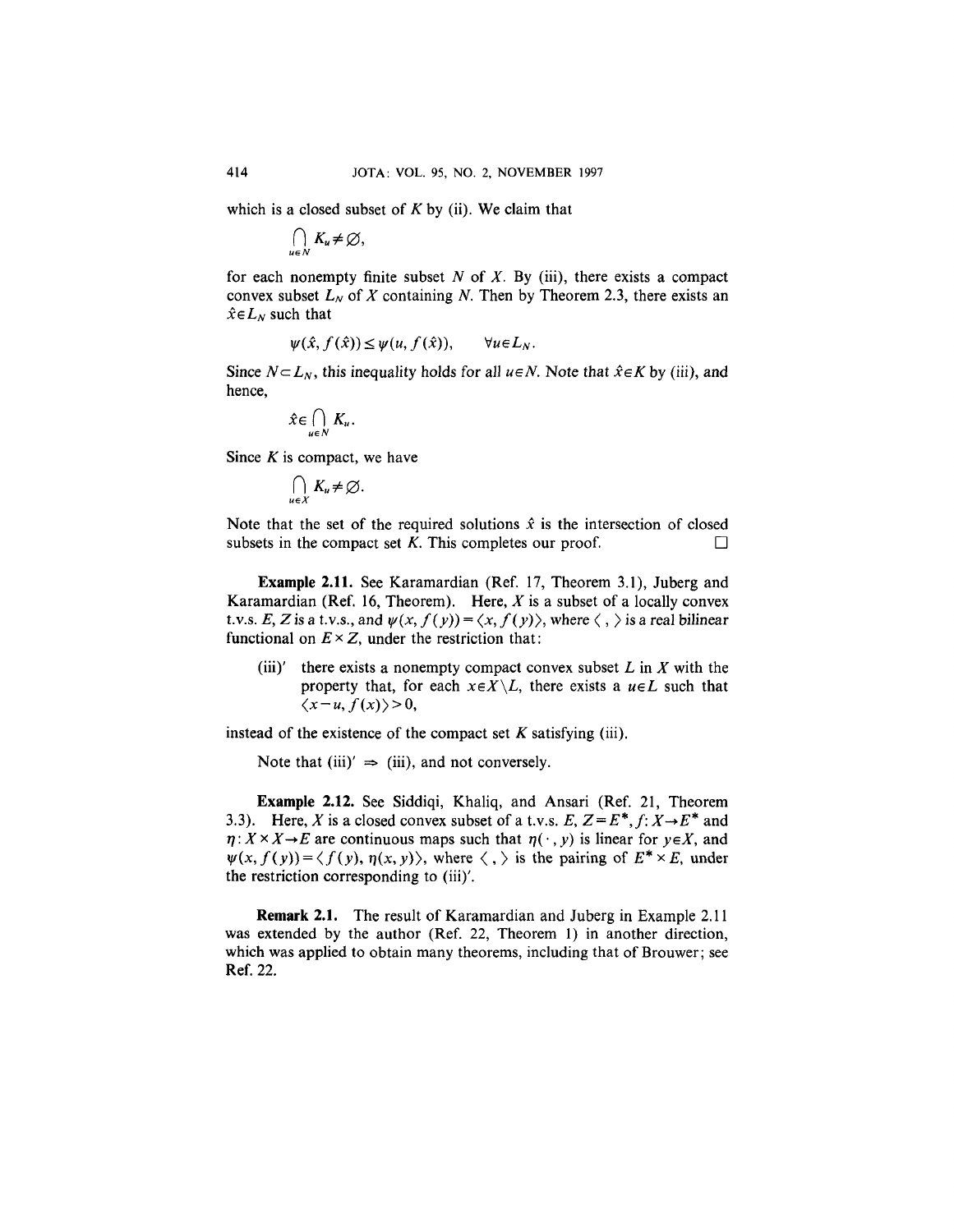### **3. Generalized Complementarity Problem**

Let *E* be a t.v.s., let *F* be a vector space, and let  $\langle , \rangle : E \times F \rightarrow \mathbb{R}$  be a bilinear form. A nonempty subset  $X$  of  $E$  is called a cone iff

 $ax + \beta y \in X$ ,  $\forall \alpha, \beta \ge 0$  and  $x, y \in X$ .

The polar  $X^*$  of a cone *X* is the cone in *F* defined by

$$
X^* = \{ p \in F : \langle x, p \rangle \ge 0, \forall x \in X \}.
$$

Then, the generalized complementarity problem (GCP) for a function  $f: X \rightarrow Y$  is to find an  $x_0 \in X$  satisfying

$$
f(x_0) \in X^*, \qquad \langle x_0, f(x_0) \rangle = 0. \tag{1}
$$

From Theorem 2.4, we have the following theorem.

**Theorem 3.1.** The GCP, as given by (1), has a solution whenever:

- (i) the function  $(x, y) \mapsto \langle x, f(y) \rangle$  is continuous on  $X \times X$ ;
- (ii) there is a nonempty compact subset *K* of *X* such that, for each nonempty finite subset *N* of *X,* we have a compact convex subset *L<sub>N</sub>* of *X* containing *N* such that, for each  $x \in L_N \setminus K$ ,

 $\langle x-u, f(x)\rangle > 0$ , for some  $u \in L_N$ .

**Proof.** Put  $Z = F$  and  $\psi(x, f(y)) = \langle x, f(y) \rangle$  in Theorem 2.4. Then, all of the requirements are satisfied. Therefore, there exists an  $x_0 \in K$  such that

> $\langle x, f(x_0) \rangle \ge \langle x_0, f(x_0) \rangle$ ,  $\forall x \in X.$

This implies that

$$
\langle \alpha x, f(x_0) \rangle \ge \langle x_0, f(x_0) \rangle
$$
,  $\forall \alpha > 1$  and  $\forall x \in X$ .

By considering  $x = x_0$ , we have

 $\langle x_0, f(x_0) \rangle \geq 0.$ 

On the other hand, by considering  $x = 0$ , we have

 $\langle x_0, f(x_0) \rangle \leq 0.$ 

Therefore,

$$
\langle x_0, f(x_0) \rangle = 0
$$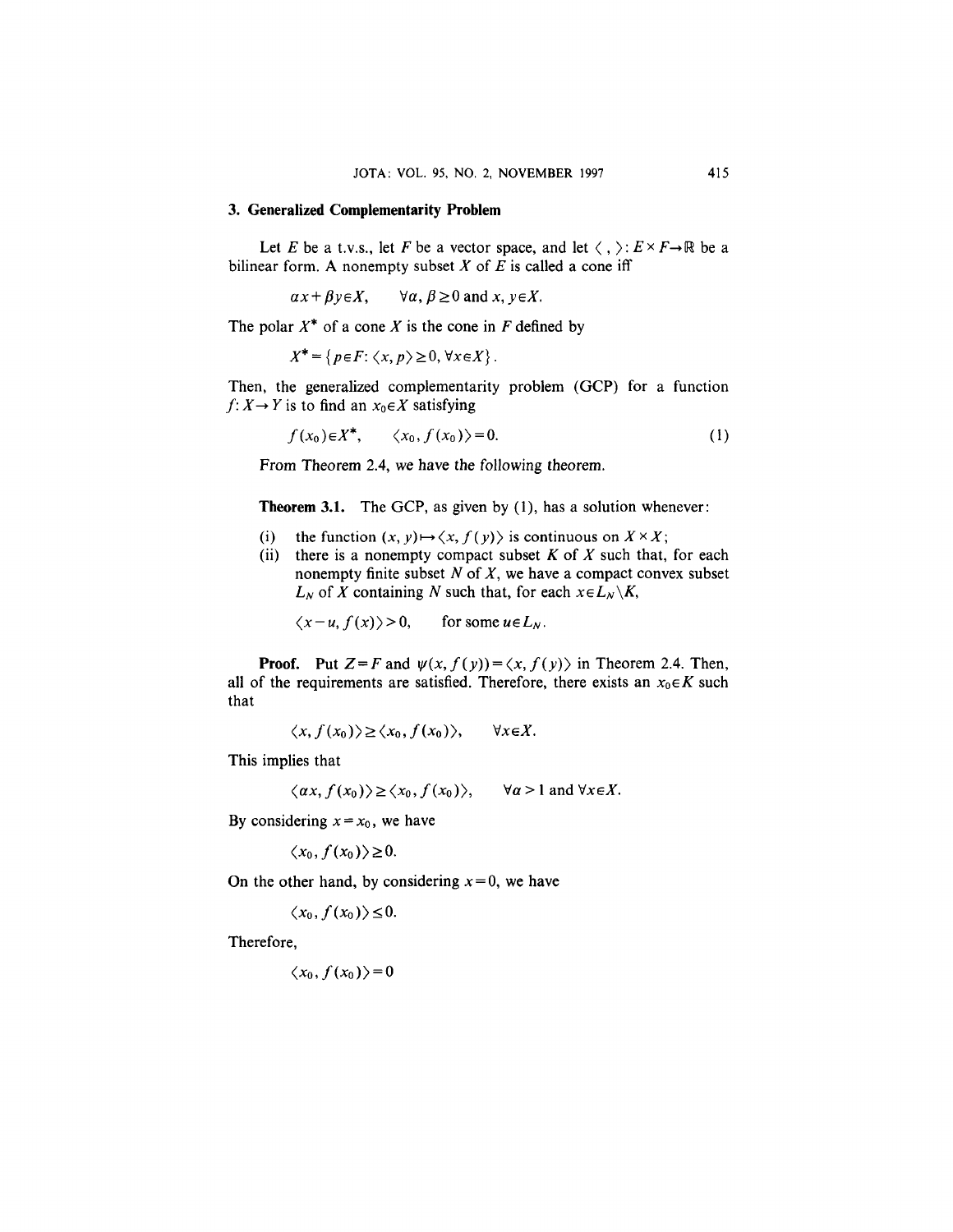and

$$
\langle x, f(x_0) \rangle \geq 0, \qquad \forall x \in X,
$$

whence we have  $f(x_0) \in X^*$ . This completes our proof.  $\Box$ 

**Example 3.1.** See Karamardian (Ref. 17, Theorem 3.1). Here, *X* is a cone of a locally convex t.v.s. *E, Z* is a t.v.s., and the restriction (iii)' applies instead of (ii).

**Example 3.2.** See Park (Ref. 22, Corollary 2.2). Here,  $f: X \rightarrow E^*$  is continuous. This result was obtained by different argument.

#### **References**

- 1. PARK, S., *Foundations of the KKM Theory via Coincidences of Composites of Upper-Semicontinuous Maps,* Journal of the Korean Mathematical Society, Vol. 31, pp. 493-519, 1994.
- 2. PARK, S., *Fixed Point Theory of Multifunctions in Topological Vector Spaces, II,* Journal of the Korean Mathematical Society, Vol. 30, pp. 413-431, 1993.
- 3. LASSONDE, M., *On the Use of KKM Multifunctions in Fixed Point Theory and Related Topics,* Journal of Mathematical Analysis and Applications, Vol. 97, pp. 151-201, 1983.
- 4. GRANAS, A., *On the Leray-Schauder Alternative,* Topological Methods in Nonlinear Analysis, Vol. 2, pp. 225-231, 1993.
- 5. PARK, S., and KIM, H., *Admissible Classes of Multifunctions on Generalized Convex Spaces,* Proceedings of the College of Natural Sciences, Seoul National University, Seoul, Korea, Vol. 18, pp. 1-21, 1993.
- 6. BEN-EL-MECHAIEKH, H., and IDZIK, A., *A Leray-Schauder Type Theorem for Approximable Maps,* Proceedings of the American Mathematical Society, Vol. 122, pp. 105-109, 1994.
- 7. SAIGAL, R., *Extension of the Generalized Complementarity Problem,* Mathematics of Operations Research, Vol. 1, pp. 260-266, 1976.
- 8. PARIDA, J., and SEN, A., *A Variational-Like Inequality for Multifunctions with Applications,* Journal of Mathematical Analysis and Applications, Vol. 124, pp. 73-81, 1987.
- 9. HARTMAN, P., and STAMPACCHIA, G., *On Some Nonlinear Differential-Functional Equations,* Acta Mathematica, Vol. 115, pp. 271-310, 1966.
- 10. BROWDER, F. E., *A New Generalization of the Schauder Fixed Point Theorem,* Mathematische Annalen, Vol. 174, pp. 285-290, 1967.
- 11. BROWDER, F. E., *The Fixed Point Theory of Multivalued Mappings in Topological Vector Spaces,* Mathematische Annalen, Vol. 177, pp. 283-301, 1968.
- 12. LIONS, J. L., and STAMPACCHIA, G., *Variational Inequalities,* Communications in Pure and Applied Mathematics, Vol. 20, pp. 493-519, 1967.